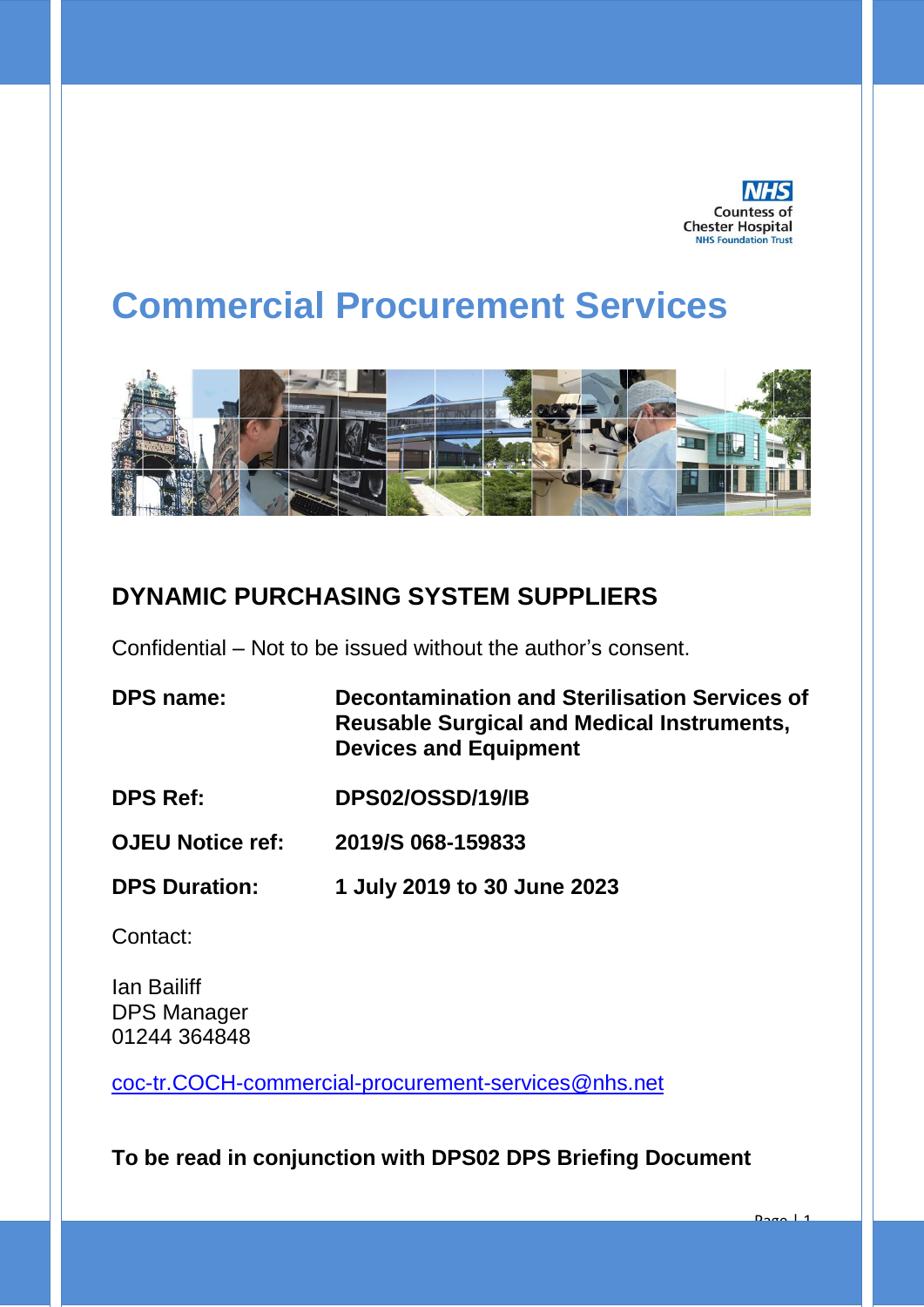### **The Countess of Chester Hospital Commercial Procurement Services DPS02**

## **Appointed Supplier contact details:**

Up to date details of all appointed Suppliers are shown at **[www.coch-cps.co.uk](http://www.coch-cps.co.uk/)** Supplier details will be updated as and when new Suppliers are appointed or Suppliers leave the DPS.

| <b>Supplier Name</b>       | <b>Contact Details</b>                                                          |
|----------------------------|---------------------------------------------------------------------------------|
| <b>B Braun Medical</b>     | B. Braun Sterilog (Yorkshire) Ltd                                               |
| Limited                    | <b>Brookdale Road</b>                                                           |
|                            | <b>Thorncliffe Park</b>                                                         |
|                            | Sheffield                                                                       |
|                            | S35 2PW                                                                         |
|                            |                                                                                 |
|                            | Email: david.mccartney@bbraun.com                                               |
| <b>BMI Healthcare Ltd</b>  | <b>BMI Healthcare Limited</b>                                                   |
|                            | <b>BMI Healthcare House</b>                                                     |
|                            | 3 Paris Garden                                                                  |
|                            | London SE1 8ND                                                                  |
|                            |                                                                                 |
|                            | Email: david.loasby@bmihealthcare.co.uk                                         |
| <b>Countess of Chester</b> | <b>HSDU &amp; Endoscopy Decontamination</b>                                     |
| <b>Hospital NHS</b>        | Countess of Chester Hospital NHS Foundation Trust                               |
| <b>Foundation Trust</b>    | Liverpool Road,                                                                 |
|                            | Chester                                                                         |
|                            | Cheshire                                                                        |
|                            | CH <sub>2</sub> 1UL                                                             |
|                            |                                                                                 |
|                            | Email: david.cryle@nhs.net                                                      |
| <b>Nuffield Health</b>     | <b>Nuffield Health</b>                                                          |
|                            | <b>Epsom Gateway</b>                                                            |
|                            | <b>Ashley Avenue</b>                                                            |
|                            | Epsom                                                                           |
|                            | <b>KT18 5AL</b>                                                                 |
|                            |                                                                                 |
|                            | Email: annette.barratt@nuffieldhealth.com                                       |
| <b>STERIS Instrument</b>   | Synergy Health (UK) Ltd. T/A STERIS Instrument Management Services (STERIS IMS) |
| <b>Management Services</b> | <b>Ground Floor Stella</b>                                                      |
|                            | <b>Windmill Business Park</b>                                                   |
|                            | Whitehill Way                                                                   |
|                            | Swindon                                                                         |
|                            | Wilshire                                                                        |
|                            | SN5 6NX                                                                         |
|                            |                                                                                 |
|                            | Email: matthew_beardsmore@steris.com or doros_polydorou@steris.com              |
|                            |                                                                                 |

P a g e | **2**

**Decontamination and Sterilisation Services of Reusable Surgical and Medical Instruments, Devices and Equipment**

**FRAMEWORK PERIOD – 26/04/2017 – 25/04/2021**

**Dynamic Purchasing System 02**